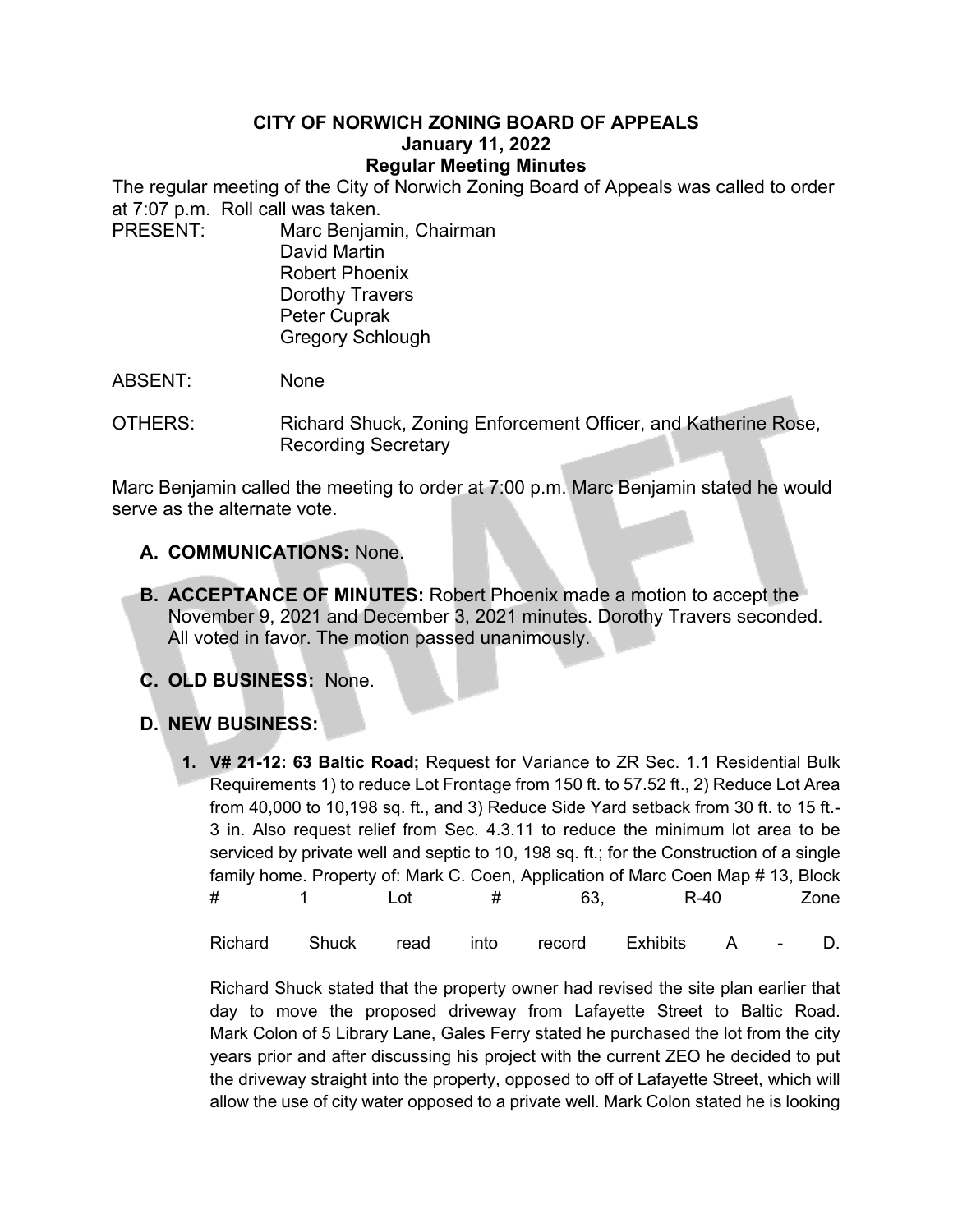to build a two story 16-foot-wide home on the property and noted that similar constructions existed in Norwich. Mark Colon stated that a fire Hydrant and city water were located on the property. Mark Colon read a document drafted by his counsel, Attorney Mark Branch, into the record stating that the hardship arises from the fact that the lot predates the adoption of current zoning regulations and that it has and cannot be merged with any abutting property due to one side of the property in the south being a paper street, Lafayette Street, and the applicant does not own the property to the north. Mark Colon continued reading that the lot width is 57.52 feet and the side yard setbacks are 30 feet, leaving zero feet in which the dwelling can be built and no usable house can be that narrow, rendering the property unusable for any purpose permitted in the zone. Mark Colon continued that the variance sought is a 15.3-foot setback for each side yard to allow a modest 16 by 38-foot home and the hardship was not self-created as the lot was created in 1906 and has remained the same size ever since. Richard Shuck discussed the history of the paper street. Robert Phoenix asked if the subdivision itself was previously approved. Richard Shuck responded that zoning did not exist at time of the subdivision's creation and that the law regarding old property states if there is a paper road on a map it is considered a road until proven otherwise by proper documentation. Robert Phoenix asked if the applicant would live in the property once constructed. Mark Colon responded that he would not but a family member would be and he was not intending to sell the property. Richard Shuck added that the land itself had existed conceptually with five lots since the site plan was developed in 1906 but an existing lot of record was never created for the subdivision. Marc Benjamin discussed the property and history regarding applications with similar characteristics.

Gregory Schlough made a motion to close the public hearing at 7:27PM. Robert Phoenix seconded. All voted in favor. The motion passed unanimously.

## **E. DISCUSSION AND POSSIBLE DECISIONS:**

**1. V# 21-12: 63 Baltic Road;** Request for Variance to ZR Sec. 1.1 Residential Bulk Requirements 1) to reduce Lot Frontage from 150 ft. to 57.52 ft., 2) Reduce Lot Area from 40,000 to 10,198 sq. ft., and 3) Reduce Side Yard setback from 30 ft. to 15 ft.- 3 in. Also request relief from Sec. 4.3.11 to reduce the minimum lot area to be serviced by private well and septic to 10, 198 sq. ft.; for the Construction of a single family home. Property of: Mark C. Coen, Application of Marc Coen Map # 13, Block # 1 Lot # 63, R-40 Zone

Gregory Schlough motion to approve the application due to the hardship of the lot size and inability to use the lot for other uses. Dorothy Travers seconded. Gregory Schlough stated he felt as though if the application was not approved the land would sit dormant due to the layout and size of the property, and noted that the project had approval from the health department and other city agencies. Dorothy Travers